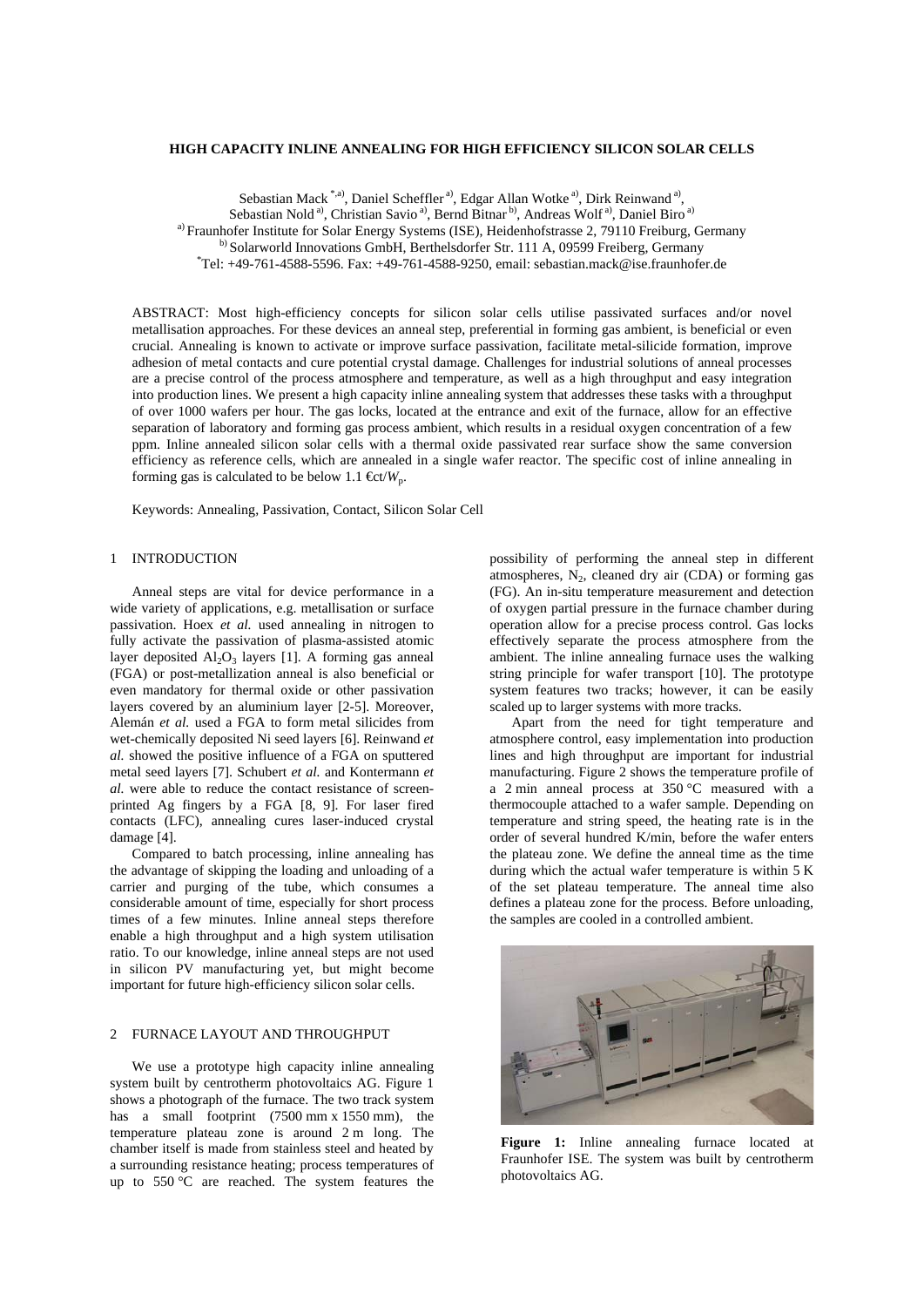

<span id="page-1-0"></span>**Figure 2:** Exemplary temperature profile for a 2 minute anneal process, measured with a thermocouple attached to a wafer. Additional process duration arises from gas locks and controlled cooling. Anneal time is defined as the time during which the actual wafer temperature is within 5 K of the set plateau temperature.

Figure 3 shows the calculated throughput versus the process time for an industrial realisation of the anneal process using the existing two track or a predicted larger five track furnace. With such a system, througphut is expected to exceed 1000 wafers/hour for anneal plateau times of 3 min or less. Kontermann *et al.* showed that an optimum post-metallisation anneal for thermal oxide rear surface passivated solar cells with laser-fired contacts can be as short as one to two minutes [9], which would increase throughput of a five track system to over 2000 wafers/hour. Throughput is increased further by elongating the plateau zone from currently  $\sim$ 2 m to 4 m. When keeping the anneal time constant, throughput directly depends on string velocity and thus the length of the plateau zone. For such a system and assuming an anneal plateau time of 2 min, throughput would exceed 3000 wafers/hour.



**Figure 3:** Calculated throughput in wafers per hour versus anneal plateau time. The calculation is based on a plateau zone length of 2 m, wafers of 156 mm dimension with 20 mm spacing and a furnace with 2 (realized) or 5 tracks (predicted), respectively. Throughput is increased further by elongating the plateau zone from currently 2 m to 4 m (prediction). Anneal plateau time as defined in Fig. 2.

## 3 EXPERIMENTAL AND RESULTS

#### 3.1 Annealing of Ni seed layers

 Ni seed layers in combination with Ag light induced plating form a promising alternative to established screen-printing technology for the contact formation to phosphorous diffused emitters, due to the improved aspect ratio and the possibility to contact emitters with a reduced phosphorous surface concentration [11, 12]. Several authors report the necessity to perform a sintering step after plating to form a Ni silicide layer and improve contact adhesion and contact resistivity [11-14]. A high oxygen concentration during sintering might lead to oxidation of Ni at the surface, which increases the contact resistance. Therefore, annealing of Ni contacts can be used to detect residual oxygen in the process ambient. In case of an inline system, it further allows testing the effectiveness of the gas locks, which are located at the furnace entrance and exit and allow for very low oxygen concentration in the process chamber during processing.

 We investigate the influence of different anneal ambients (FG, N<sub>2</sub>, and CDA) during sintering at 300  $^{\circ}$ C for ten minutes on the formation of Ni oxide layers on Ni contacts and analyse the ratio of the atomic concentration [O] / [Ni] by energy dispersive X-ray spectroscopy (EDX) at a scanning electron microscope (SEM) operated at an acceleration voltage of 5 kV.

 Table 1 lists the results of EDX spectroscopy measurements, performed after annealing of samples in different atmospheres at 300 °C using the presented inline system and a small-scale quartz tube furnace as a reference process.

Before annealing, a  $[O] / [Ni]$  ratio of 0.07 is extracted. Apparently the use of a batch anneal process in forming gas leads to a increase in the [O] / [Ni] ratio, indicating oxide formation on the Ni surface, whereas an inline annealed sample exhibits a factor of  $\sim$  2 lower ratio. For the batch process, the samples are removed from the furnace without prior cooling, which promotes nickel oxide formation. Samples annealed in the inline furnace are cooled in controlled atmosphere before unloading, as apparent from [Figure 2](#page-1-0), which does not lead to a increased [O] / [Ni] ratio. Therefore, for annealing of Ni contacts, inline processes are as qualified as established batch processes in quartz tube furnaces, or even superior, to prevent an oxidation of the contacts.

 As expected, samples annealed in CDA applying the inline furnace show a increased [O] / [Ni] ratio compared to the sample annealed in  $N_2$  or FG, again indicating Ni oxide formation. As for the use of  $N_2$  or FG a similar

**Table 1** Surface concentration ratio [O] / [Ni] for Ni contacts measured before and after annealing in different furnaces and ambients extracted from EDX measurements using an acceleration voltage of 5 kV.

|           |        | furnace ambient $[O_2]$ |        | [O]/[Ni]<br>ratio |
|-----------|--------|-------------------------|--------|-------------------|
| before    |        |                         |        | 0.07              |
| annealing |        |                         |        |                   |
| annealed  | hatch  | FG                      | ?      | 0.13              |
| annealed  | inline | FG                      | < 10   | 0.07              |
| annealed  | inline | N,                      | < 100  | 0.07              |
| annealed  | inline | CDA                     | 210000 | 0.11              |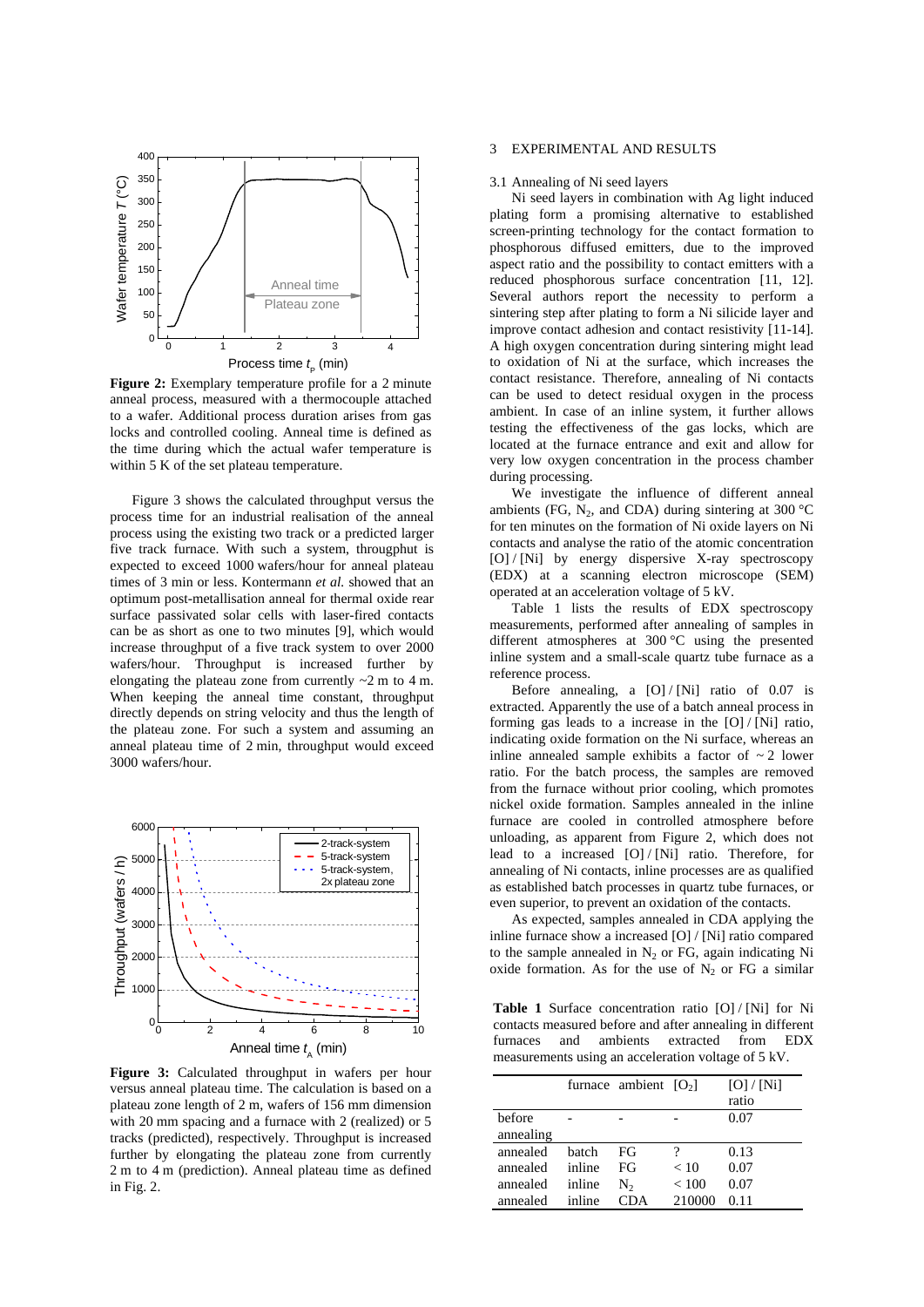[O] / [Ni] ratio is extracted as before annealing, the gas locks effectively shield the process ambient from the laboratory atmosphere, which enables the use of forming gas also for inline systems.

Measurements of residual oxygen  $[O_2]$  during annealing yield concentrations of a few ppm for use of FG, and slightly higher values for  $N_2$ . In contrast, for the use of CDA,  $[O_2]$  is 210000 ppm.

## 3.2 Annealing of symmetric lifetime samples

 Forming gas anneal steps are known to strongly decrease the surface recombination velocity at thermal oxide layer passivated silicon surfaces, especially if the thermal oxide layer is covered by an Al layer. This aluminium post-metallization anneal (PMA) liberates hydrogen by the chemical reaction of aluminium with trace amounts of water at the  $SiO<sub>2</sub>/Al$  interface to  $AlO<sub>x</sub>$ [15, 16] that passivates dangling bonds at the  $Si/SiO<sub>2</sub>$ interface.

 For this experiment we use 125\*125 mm² (pseudosquare) large boron doped floatzone (FZ) as-cut wafers with a resistivity  $\rho_{\text{bulk}} = 1 \Omega \text{cm}$  and a thickness  $W = 200 \mu m$ . After removing the saw-damage in KOH solution, the samples are subject to a RCA wet chemical cleaning sequence. We then grow a 100 nm thick thermal oxide layer in pyrolytic steam at 950 °C and deposit a 2 µm thick Al layer by means of electron beam evaporation onto both sides, before the samples are subject to an anneal variation. To allow for an effective carrier lifetime measurement, the Al layers are wet chemically removed.

 For all symmetric samples we measure the effective minority carrier lifetime  $\tau_{\rm eff}$  applying the QSSPC method at an injection density of  $\Delta n = 5*10^{14}$ cm<sup>-3</sup>. From  $\tau_{eff}$  we calculate the surface recombination velocity [17]

$$
S = \frac{W}{2} \left[ \left( \frac{1}{\tau_{\text{eff}}} - \frac{1}{\tau_{\text{bulk}}} \right)^{-1} - \frac{1}{D} \left( \frac{W}{\pi} \right)^{2} \right]^{-1} \tag{1}
$$

using an intrinsic recombination-limited bulk lifetime  $\tau_{\text{bulk}} = 2.14 \text{ ms at } \Delta n = 5*10^{14} \text{ cm}^{-3}$  [18] and a diffusion coefficient  $D = 27.0 \text{ cm}^2 \text{s}^{-1}$  [19] for the 1 Ωcm p-type



**Figure 4:** Effective carrier lifetime τ<sub>eff</sub> and surface recombination velocity *S* for thermal oxide passivated 1 Ωcm FZ wafers measured after an inline anneal step for 3 min 40 s (plateau time) at different temperatures in forming gas. A batch annealed sample (425°C, 5 min) acts as reference. Each bar represents one sample.

material used.

Figure 4 shows τeff and *S* measured on symmetric samples, before and after the anneal step, and plotted versus the inline anneal temperature. Also shown are a sample without anneal and a reference annealed in a batch furnace.

For the sample without anneal step, aluminium deposition and subsequent etching of the layers marginally reduces  $\tau_{\text{eff}}$  and therefore can not be accounted for the strong increase in  $\tau_{\text{eff}}$  observed after inline annealing. For all samples subject to inline annealing, an anneal time of 3 min 40 s is chosen. Increasing anneal temperatures lead to a pronounced increase in  $\tau_{\text{eff}}$  and thus a lower *S* down to 15 cm/s for an anneal temperature of 425 °C. The high surface passivation quality after inline annealing also becomes visible in comparison to the batch reference, which is annealed in a small scale quartz tube furnace at 425 °C for a total process time of 5 min. The lack of a precise wafer temperature measurement during batch annealing however impedes the specification of a plateau time for this process.

Anneal temperatures above 425 °C were not tested, however might lead to higher interface trap densities at the  $Si/SiO<sub>2</sub>$  interface [22].

#### 3.3 Annealing of solar cells

 Figure 5 shows a schematic sketch of the crosssection of a thermal oxide rear surface passivated solar cell with local contacts. The solar cells are produced from 156 mm large boron-doped Czochralski (Cz) grown wafers using the Silicon Nitride Thermal Oxidation (SiNTO) approach [20, 21]. Front end processes until  $\text{SiN}_x$  deposition are performed in an industrial production line at SolarWorld facilities, whereas back end processing including thermal oxidation is performed at Fraunhofer ISE's pilot line PV-TEC. The process sequence is described in detail in Ref. [21]. A final anneal step in forming gas ambient is required to activate the surface passivation and cure damage induced by laser-fired contact formation (LFC) [23]. Two groups of samples are processed identically except for the final anneal step, which is performed either in a laboratorytype single wafer reactor with pyrometric temperature control or the previously described inline annealing furnace.

 Table 2 depicts the cell parameters extracted from IV curves measured with an industrial cell tester after the fabrication process. Before annealing, cell efficiency is



**Figure 5:** Schematic sketch of the cross-section of the SiNTO device [20, 21]. The rear surface is passivated by a thin thermal oxide layer. A laser forms the local rear contacts (LFC). A final anneal step in forming gas ambient is required to activate surface passivation and cure damage induced by laser-fired contact formation.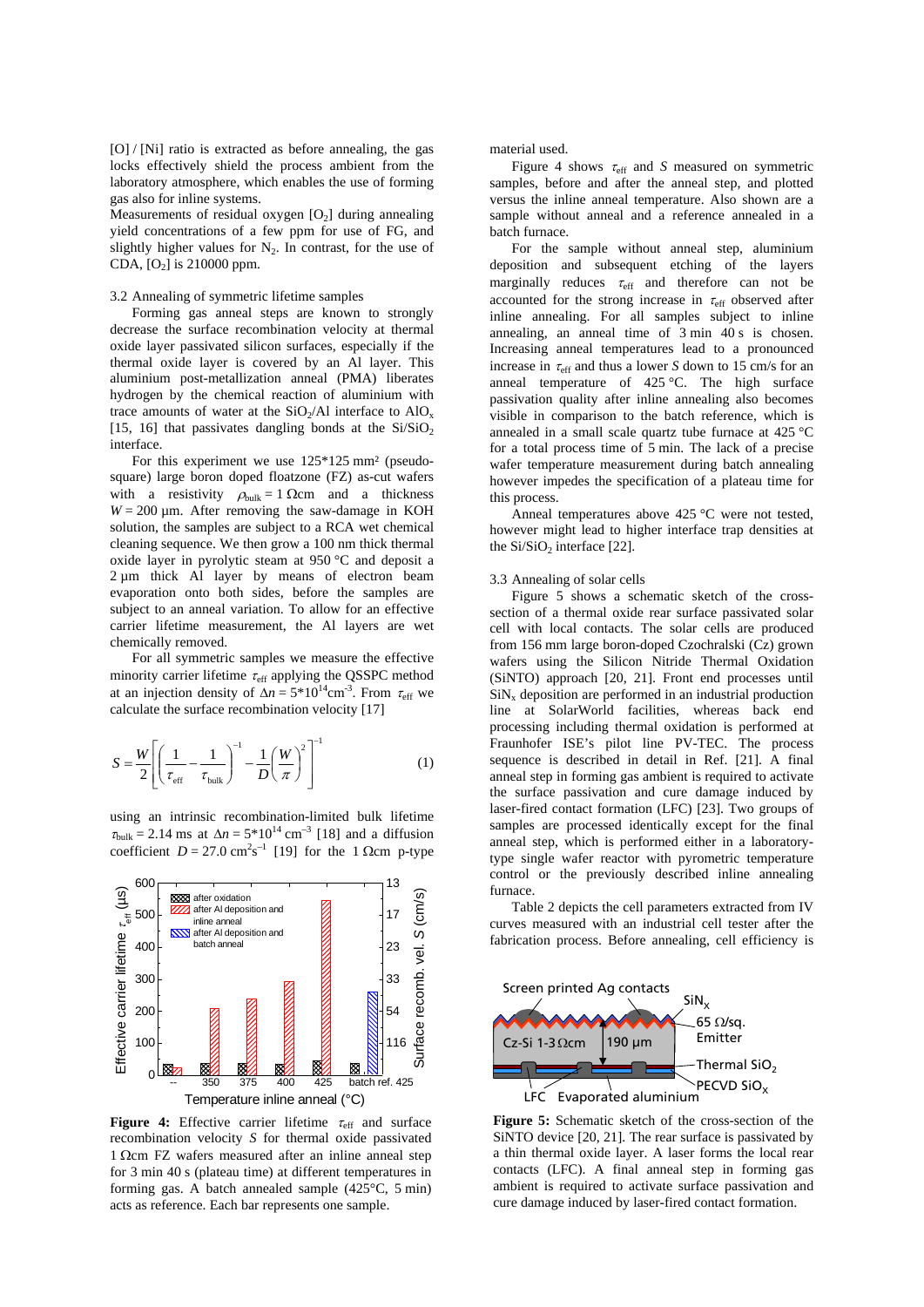**Table 2** Values for the best cell and mean values of solar cell parameters extracted from IV measurements in an industrial cell tester, before and after annealing of SiNTO solar cells. Either the inline annealing furnace or a single wafer reactor is used for the final forming gas anneal. Apart from annealing, all cells are processed identically. The cell area is 238.7 cm<sup>2</sup>, the devices are not stabilised before the measurement. \*: measured under constant light

| Annealing furnace         | $V_{\rm oc}$<br>(mV) | $J_{sc}$<br>(mA/cm <sup>2</sup> ) | FF<br>(% )   | $\eta$<br>(% ) | pFF<br>(% )  |
|---------------------------|----------------------|-----------------------------------|--------------|----------------|--------------|
| <b>Before annealing</b> * |                      |                                   |              |                |              |
| Mean of 4 cells           | $587+0$              | $32.8+0.1$                        | $74.7+0.3$   | $14.4 + 0.5$   |              |
| <i>Inline furnace</i>     |                      |                                   |              |                |              |
| Best cell                 | 636                  | 37.3                              | 77.9         | 18.5           | 82.9         |
| Mean of 41 cells          | $635+2$              | $36.9 + 0.3$                      | $77.4 + 1.1$ | $18.1 + 0.3$   | $82.2 + 1.3$ |
| Single wafer reactor      |                      |                                   |              |                |              |
| Best cell                 | 637                  | 37.5                              | 77.4         | 18.5           | 82.4         |
| Mean of 34 cells          | $635+3$              | $36.8 + 0.2$                      | 77.6+0.3     | $18.1 + 0.2$   | $82.4 + 0.4$ |

around 14.5 %. Annealing in FG using either inline furnace or single wafer reactor leads to a strong increase in  $V_{\text{oc}}$  of  $\sim 50 \text{ mV}$  and  $J_{\text{sc}}$  of  $\sim 4 \text{ mA/cm}^2$  due to the hydrogen release during this step (see Figure 4 [15, 16]). Both systems allow for a conversion efficiency of up to 18.5 % (as processed) confirming the high performance of the inline anneal process. Also a comparison of the arithmetic mean of up to 40 samples for the two anneal processes shows no significant difference in all cell parameters. Thus using inline instead of single wafer annealing allows for a strongly increased throughput, while showing the same cell results as laboratory type single wafer equipment. Inline annealing was also applied for the fabrication of large-area p-type silicon metal wrap through solar cells  $(149 \text{ cm}^2, \text{ total area})$ featuring conversion efficiencies exceeding 20% [5, 24].

## 4 COST CALCULATION

 For industrial manufacturing, cost-effectiveness must be assured. We evaluate the economic feasibility of inline annealing by calculating the specific process cost (cost of equipment ownership) [25] for 156 mm large boron-doped Cz wafers. For annealing, we assume an automated industrial two or five track furnace with a plateau length of 2 or 4 m and a spacing of 20 mm between each wafer. Annealing takes place in forming gas. For the calculation, we assume a solar cell conversion efficiency of 19.5% as reported by several authors [5, 26-29], which is a high value for current large-area high-efficiency p-type silicon solar cells. The calculations include a depreciation of seven years and

Table 3 Calculated cost of equipment ownership for concentration of a few ppm is measured. inline annealed wafers assuming an inline furnace with two or five tracks, a plateau length of 2 or 4 m and for anneal times of 1 min or 2 min in forming gas.

| <b>Tracks</b> | Cost of equipment ownership ( $\mathfrak{E}$ t / $W_p$ ) |                 |                  |        |  |  |
|---------------|----------------------------------------------------------|-----------------|------------------|--------|--|--|
|               | 2 m plateau zone                                         |                 | 4 m plateau zone |        |  |  |
|               | 1 min                                                    | $2 \text{ min}$ | $1 \text{ min}$  | 2 min  |  |  |
|               | anneal                                                   | anneal          | anneal           | anneal |  |  |
|               | 0.6                                                      | 11              | 0.4              | 0.8    |  |  |
|               | ) 6                                                      |                 | በ 3              |        |  |  |

take into account the cost for machine, automation, imputed interest, floor cost, material, energy, labour, maintenance and machine downtime.

 The results, listed in Table 3, indicate that inline annealing is a cost-competitive process with specific costs in the range of 0.3 to 1.1  $\mathbf{E}$ t /  $W_p$ , depending on furnace layout. A reduction of the anneal time of 2 min to 1 min has a stronger impact on the specific process cost than up scaling of the machine to 5 tracks due to increased invest for the latter. It has to be remarked that the specific process cost in a production line depends on a large number of factors. The exact values of Table 3 therefore rank as an estimate.

## 5 SUMMARY

We successfully introduce high capacity anneal processes using an inline furnace to silicon solar cell fabrication. Inline anneal processes are applicable for improving dielectric surface passivation and contact resistance reduction, as well as for the formation of metal-silicides. The existing two track system already allows for a throughput of 1000 wafers/h at an anneal plateau time of 1 min and 20 s. An even higher throughput is expected by enlarging the system to five tracks and/or increasing the plateau zone length from currently 2 m to higher values. Thermocouple measurements reveal wafer heating and cooling rates in the range of several hundred K/min. EDX measurements performed on Ni contacts do not reveal an increase in the [O] / [Ni] ratio due to inline annealing in forming gas ambient, which shows the effectiveness of the gas locks located at the entrance and exit of the system. For the use of a forming gas ambient, a residual oxygen

Samples passivated by a thick thermal oxide layer yield surface recombination velocities down to 15 cm/s after Al deposition and inline annealing. A comparison of anneal steps using either the inline furnace or a single wafer reactor with pyrometric temperature control shows no difference in cell parameters for large area thermal oxide rear surface passivated solar cells with local laserfired rear contacts and screen-printed front contacts. Both systems yield cell efficiencies of up to 18.5 %